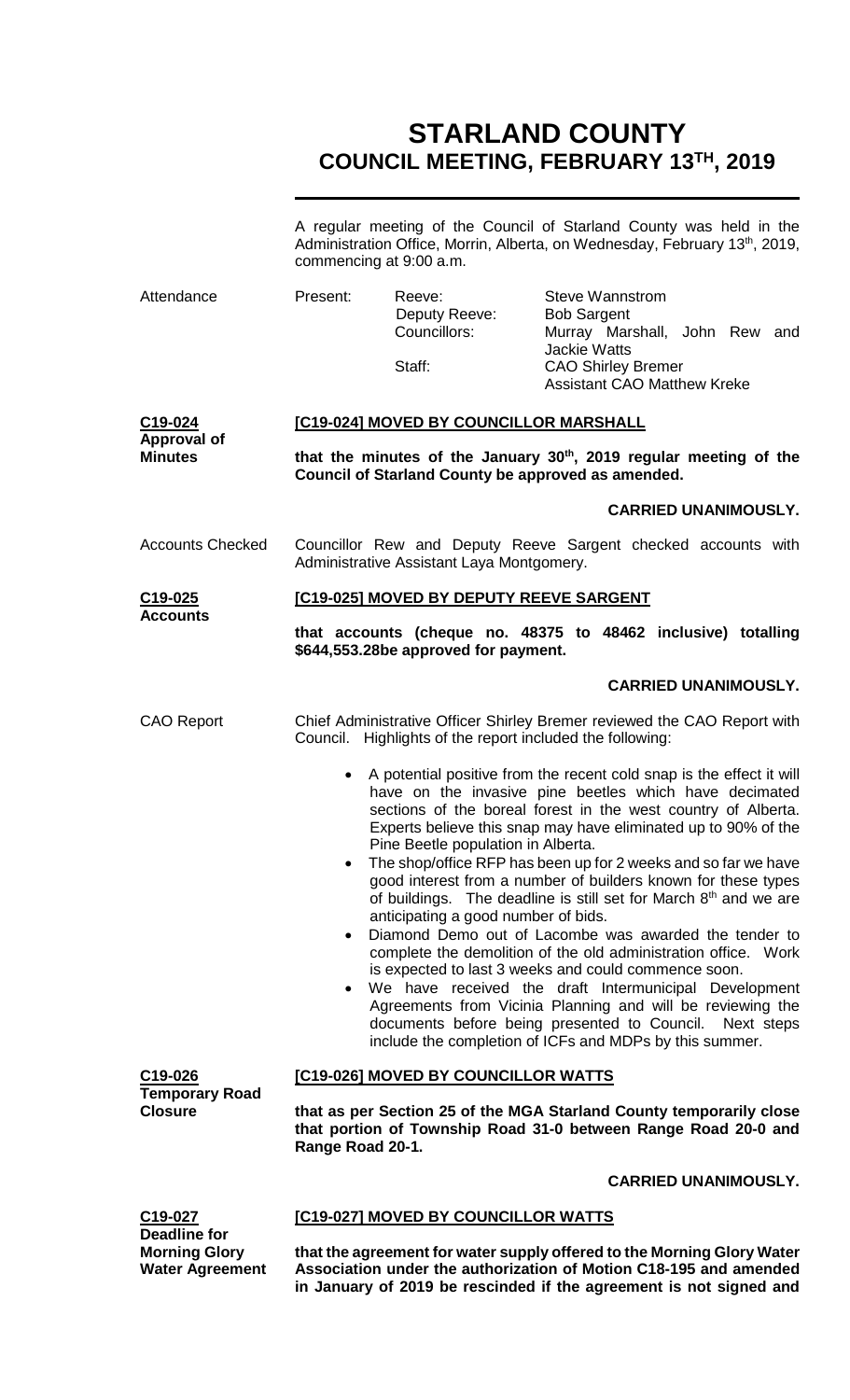**delivered to Starland County by 12:00 p.m. on February 28th, 2019. If the agreement is rescinded on the 28th the temporary connection from the Starland Water System to the Morning Glory Water System shall be removed and water services discontinued with the \$30,000 connection fee to be refunded to the Morning Glory Water Association.**

# **CARRIED UNANIMOUSLY.**

| <b>PW Report</b>                           | Assistant Public Works Supervisor Colby Black reviewed the Public Works<br>Report with Council. Highlights of his report included the following:                                                                                                                                                                                                 |  |  |
|--------------------------------------------|--------------------------------------------------------------------------------------------------------------------------------------------------------------------------------------------------------------------------------------------------------------------------------------------------------------------------------------------------|--|--|
|                                            | • The PW Crew have been removing trees, burning brush, sanding<br>the airport hill and building a gravel pad at the CN building.<br>The Shop crew have been doing regular maintenance on the<br>$\bullet$<br>County's heavy/light duty equipment as well as attending first aid<br>training.                                                     |  |  |
|                                            | Gradermen have been plowing roads and blading depending on<br>$\bullet$<br>conditions and doing some reclaiming.<br>Ken has been working on salesman meetings, peace officer<br>hiring, bridge inspections, pre-planning the Sharpe and Walker                                                                                                   |  |  |
|                                            | Roads and working with interested builders for our new site.                                                                                                                                                                                                                                                                                     |  |  |
| Bridge File 8593                           | Assistant Public Works Supervisor Black reviewed a quote for repairing the<br>abutment caps on Bridge File 8593 for \$29,500.00. This repair would take<br>away the immediate danger of collapse while a decision on replacement<br>would be made at a later date.                                                                               |  |  |
| Departure                                  | At 10:45 a.m. Colby departed from the meeting.                                                                                                                                                                                                                                                                                                   |  |  |
| C <sub>19</sub> -028<br>Motion to go       | [C19-028] MOVED BY COUNCILLOR REW                                                                                                                                                                                                                                                                                                                |  |  |
| <b>In-Camera</b>                           | that under the exemption granted by Section 16, Division 2, Part 1 of<br>the Freedom of Information and Protection of Personal Privacy Act<br>Reeve Wannstrom, Deputy Reeve Sargent, Councillors Watts, Rew<br>and Marshall, and staff Bremer and Kreke proceed with the meeting In-<br>Camera at 10:50 a.m.                                     |  |  |
|                                            | <b>CARRIED UNANIMOUSLY.</b>                                                                                                                                                                                                                                                                                                                      |  |  |
| C19-029<br><b>Motion to come</b><br>out of | [C19-029] MOVED BY COUNCILLOR MARSHALL                                                                                                                                                                                                                                                                                                           |  |  |
|                                            | that the meeting proceed out of In-Camera at 11:15 a.m.                                                                                                                                                                                                                                                                                          |  |  |
| <b>In-Camera</b>                           | <b>CARRIED UNANIMOUSLY.</b>                                                                                                                                                                                                                                                                                                                      |  |  |
| <b>ACP Grant</b>                           | Starland County has received an Alberta Community Partnership Grant in                                                                                                                                                                                                                                                                           |  |  |
|                                            | the sum of \$20,000 to cover the cost of developing a Municipal<br>Development Plan.                                                                                                                                                                                                                                                             |  |  |
| <b>Borrowing Bylaw</b><br>1135             | CAO Bremer reviewed her advice to Council concerning proposed Bylaw<br>1135, a Bylaw to Authorize the County to Borrow Funds on a short-term<br>basis. The bylaw is required under section 251(1) of the MGA and a<br>version of it is passed each year to cover potential cash shortfalls brought<br>on by the cyclical nature of our revenues. |  |  |
| C19-030<br>Bylaw 1135-                     | [C19-030] MOVED BY COUNCILLOR WATTS                                                                                                                                                                                                                                                                                                              |  |  |

#### **CARRIED UNANIMOUSLY.**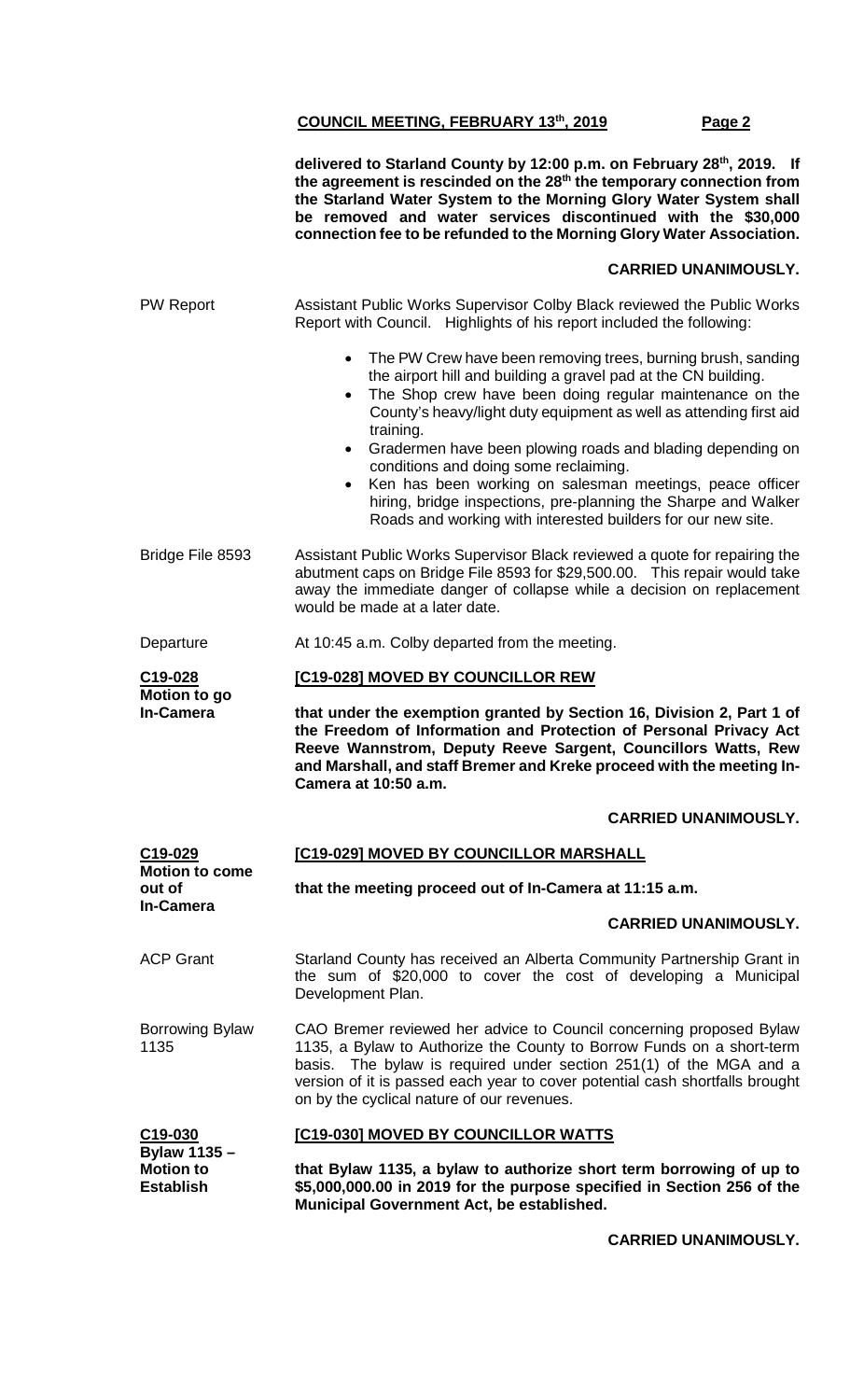| C <sub>19</sub> -031                             | [C19-031] MOVED BY COUNCILLOR MARSHALL                                                                                                                                                                                                                                                                                                                      |  |  |
|--------------------------------------------------|-------------------------------------------------------------------------------------------------------------------------------------------------------------------------------------------------------------------------------------------------------------------------------------------------------------------------------------------------------------|--|--|
| <b>Bylaw 1135 -</b><br><b>First Reading</b>      | that Bylaw 1135 be given first reading.                                                                                                                                                                                                                                                                                                                     |  |  |
|                                                  | <b>CARRIED UNANIMOUSLY.</b>                                                                                                                                                                                                                                                                                                                                 |  |  |
| C19-032<br>Bylaw 1135 -<br><b>Second Reading</b> | [C19-032] MOVED BY DEPUTY REEVE SARGENT                                                                                                                                                                                                                                                                                                                     |  |  |
|                                                  | that Bylaw 1135 be given second reading.                                                                                                                                                                                                                                                                                                                    |  |  |
|                                                  | <b>CARRIED UNANIMOUSLY.</b>                                                                                                                                                                                                                                                                                                                                 |  |  |
| C <sub>19</sub> -033<br>Bylaw 1135 -             | [C19-033] MOVED BY COUNCILLOR REW                                                                                                                                                                                                                                                                                                                           |  |  |
| <b>To have Third</b><br><b>Reading</b>           | that Bylaw 1135 be presented for third reading at this meeting.                                                                                                                                                                                                                                                                                             |  |  |
|                                                  | <b>CARRIED UNANIMOUSLY.</b>                                                                                                                                                                                                                                                                                                                                 |  |  |
| C19-034<br>Bylaw 1135 -                          | [C19-034] MOVED BY REEVE WANNSTROM                                                                                                                                                                                                                                                                                                                          |  |  |
| <b>Third and Final</b><br>Reading                | That Bylaw 1135, a bylaw to authorize short term borrowing of up to<br>\$5,000,000.00 in 2019 for the purpose specified in Section 256 of the<br>Municipal Government Act, be given third reading and finally passed.                                                                                                                                       |  |  |
|                                                  | <b>CARRIED UNANIMOUSLY.</b>                                                                                                                                                                                                                                                                                                                                 |  |  |
| <b>Morrin AG Society</b><br>Info Day             | The Morrin Ag Society is requesting that Starland County sponsor their 2019<br>Ag Info day on March 1 <sup>st</sup> . A lunch sponsorship would cost \$200.00.                                                                                                                                                                                              |  |  |
| C <sub>19</sub> -035                             | [C19-035] MOVED BY COUNCILLOR WATTS                                                                                                                                                                                                                                                                                                                         |  |  |
|                                                  |                                                                                                                                                                                                                                                                                                                                                             |  |  |
| <b>Ag Society</b><br><b>Donation</b>             | that Starland County Agricultural Service Board donate \$200.00 to the<br>Morrin Agricultural Society to cover the cost of the lunch for their 2019<br>Ag Info Day on March 1st, 2019.                                                                                                                                                                      |  |  |
|                                                  | <b>CARRIED UNANIMOUSLY.</b>                                                                                                                                                                                                                                                                                                                                 |  |  |
| C <sub>19</sub> -036<br><b>GFOA</b>              | [C19-036] MOVED BY COUNCILLOR REW                                                                                                                                                                                                                                                                                                                           |  |  |
| <b>Conference</b>                                | that Judy Fazekas be authorized to attend the Government Finance<br>Officers Association of Alberta Conference in Edmonton from June 2-<br>5 <sup>th</sup> , 2019 and that registration and expenses be paid.                                                                                                                                               |  |  |
|                                                  | <b>CARRIED UNANIMOUSLY.</b>                                                                                                                                                                                                                                                                                                                                 |  |  |
| Property<br>Maintenance<br>Enforcement           | Councillor Watts would like Starland County to pursue alternative avenues<br>outlined within the MGA to remediate several dangerous or derelict<br>properties within the Village of Rumsey. While Starland County does not<br>currently have a Peace Officer to do the enforcement another employee<br>could be designated to write the enforcement orders. |  |  |
| Village of Morrin                                | At 1:30 p.m. Councillors Howard Helton and M'Liss Edwards of the Village<br>of Morrin attended the meeting to discuss land ownership issues on the<br>eastern portion of the village. The village is looking for additional space<br>to house facilities for their public works.                                                                            |  |  |

#### **C19-037 Badlands AGM [C19-037] MOVED BY COUNCILLOR REW**

**that Councillor Watts be authorized to attend the 2019 Badlands Tourism Annual General Meeting held in Lethbridge from March 21st to 22nd, 2019 and that registration and expenses be paid.**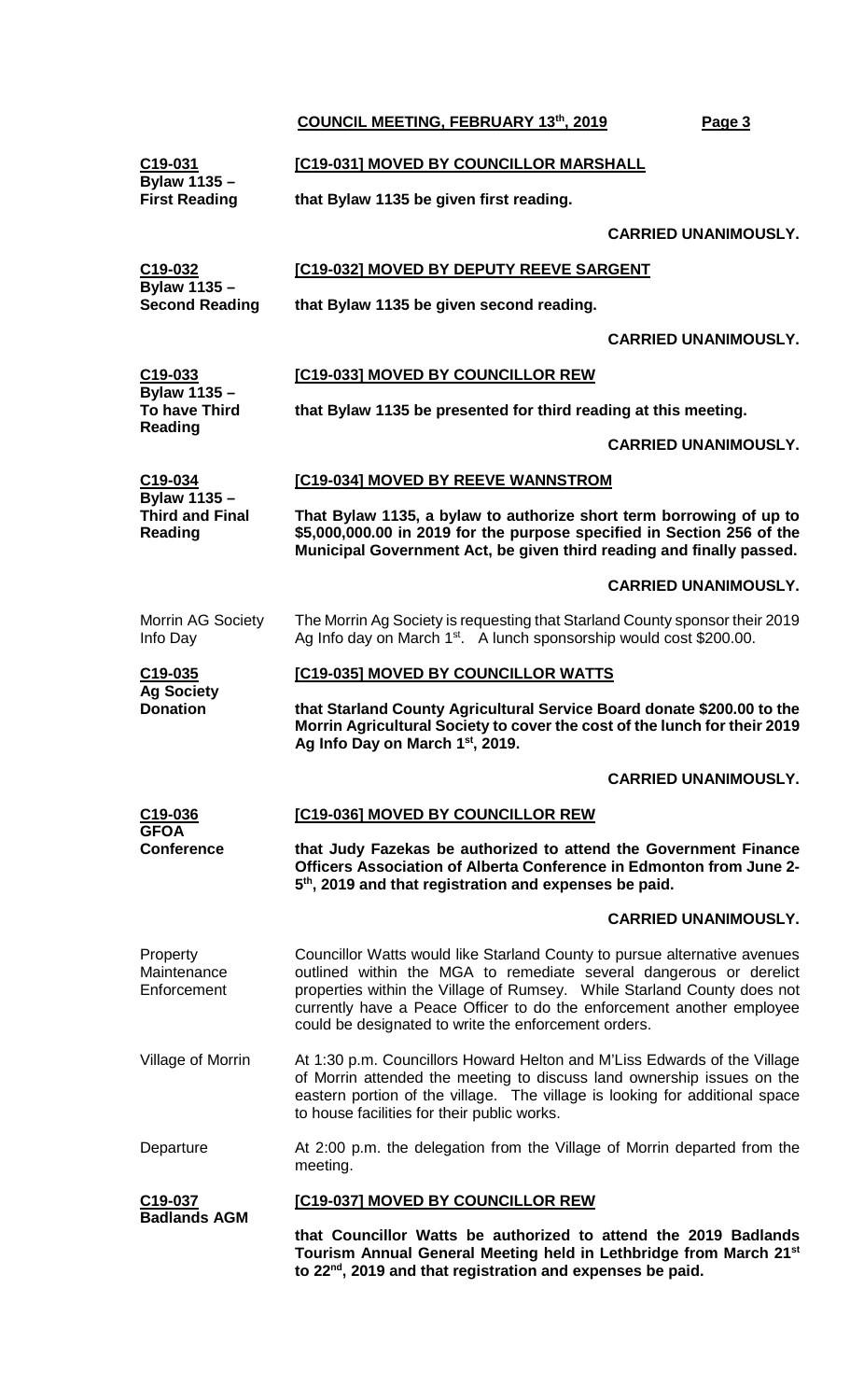Each of the Councillors present briefly reported on the various committees

**Committee** 

## **CARRIED UNANIMOUSLY.**

| Reports                          | to which they are appointed.                                                                                                                                                                                                                                                                                                                                                                                                                                     |                                                                                                                                                                  |                                                                                                                                                                       |  |
|----------------------------------|------------------------------------------------------------------------------------------------------------------------------------------------------------------------------------------------------------------------------------------------------------------------------------------------------------------------------------------------------------------------------------------------------------------------------------------------------------------|------------------------------------------------------------------------------------------------------------------------------------------------------------------|-----------------------------------------------------------------------------------------------------------------------------------------------------------------------|--|
| Council<br>Communications        | <b>Council Communications:</b>                                                                                                                                                                                                                                                                                                                                                                                                                                   |                                                                                                                                                                  |                                                                                                                                                                       |  |
|                                  | i)<br>AltaGas Utilities re: Change in Management<br>ii)<br>Travel Drumheller re: April AGM<br>Insight into Government (2 Issues)<br>iii)<br>Rural Municipalities of Alberta<br>vi)<br><b>Contact Newsletter (2 Issues)</b>                                                                                                                                                                                                                                       |                                                                                                                                                                  |                                                                                                                                                                       |  |
| C19-038                          | [C19-038] MOVED BY COUNCILLOR REW                                                                                                                                                                                                                                                                                                                                                                                                                                |                                                                                                                                                                  |                                                                                                                                                                       |  |
| Motion to go<br><b>In-Camera</b> | that under the exemption granted by Section 17, Division 2, Part 1 of<br>the Freedom of Information and Protection of Personal Privacy Act<br>Reeve Wannstrom, Deputy Reeve Sargent, Councillors Watts, Rew<br>and Marshall, and CAO Bremer proceed with the meeting In-Camera at<br>3:00 p.m.                                                                                                                                                                   |                                                                                                                                                                  |                                                                                                                                                                       |  |
|                                  |                                                                                                                                                                                                                                                                                                                                                                                                                                                                  |                                                                                                                                                                  | <b>CARRIED UNANIMOUSLY.</b>                                                                                                                                           |  |
| C19-039<br><b>Motion to come</b> | [C19-039] MOVED BY COUNCILLOR MARSHALL                                                                                                                                                                                                                                                                                                                                                                                                                           |                                                                                                                                                                  |                                                                                                                                                                       |  |
| out of<br><b>In-Camera</b>       | that the meeting proceed out of In-Camera at 3:45 p.m.                                                                                                                                                                                                                                                                                                                                                                                                           |                                                                                                                                                                  |                                                                                                                                                                       |  |
|                                  |                                                                                                                                                                                                                                                                                                                                                                                                                                                                  |                                                                                                                                                                  | <b>CARRIED UNANIMOUSLY.</b>                                                                                                                                           |  |
| Accounts                         | Accounts - see prior motion.                                                                                                                                                                                                                                                                                                                                                                                                                                     |                                                                                                                                                                  |                                                                                                                                                                       |  |
|                                  | <b>EMBER RESOURCES INC.</b>                                                                                                                                                                                                                                                                                                                                                                                                                                      | CK#48375                                                                                                                                                         | 2,267.27                                                                                                                                                              |  |
|                                  | <b>Sub-Total:</b>                                                                                                                                                                                                                                                                                                                                                                                                                                                | \$                                                                                                                                                               | 2,267.27                                                                                                                                                              |  |
|                                  | ALLIED DISTRIBUTORS DRUM LTD.<br>MONTGOMERY, DAMARA<br><b>STARLAND REGIONAL WATER</b>                                                                                                                                                                                                                                                                                                                                                                            | CK#48376<br>CK#48377<br>CK#48378                                                                                                                                 | 340.66<br>201.76<br>1,454.45                                                                                                                                          |  |
|                                  | <b>Sub-Total:</b>                                                                                                                                                                                                                                                                                                                                                                                                                                                | \$                                                                                                                                                               | 1,996.87                                                                                                                                                              |  |
|                                  | ACCU-FLO METER SERVICE LTD.<br><b>BOW VALLEY PROPANE</b><br>COMMUNITY PLANNING ASSOCIATION CK# 48381<br><b>DIGITEX CANADA INC.</b><br>DRUM WIRELESS LTD.<br>HI-WAY 9 EXPRESS LTD.<br><b>JERRY'S LOCK &amp; KEY SERVICE</b><br>LN LAND DEVELOPMENT TECH<br>MONTGOMERY, DAMARA<br>RIEP, GLEN<br>TELUS COMMUNICATIONS INC.<br>WESTVIEW CO-OPERATIVE ASSN LTD. CK# 48390<br><b>WOLSELEY WATERWORKS</b><br><b>Sub-Total:</b><br><b>RMA TRADE</b><br><b>Sub-Total:</b> | CK#48379<br>CK# 48380<br>CK# 48382<br>CK#48383<br>CK# 48384<br>CK# 48385<br>CK# 48386<br>CK# 48387<br>CK# 48388<br>CK#48389<br>CK# 48391<br>\$<br>CK#48392<br>\$ | 191.10<br>599.21<br>250.00<br>61.96<br>1,407.00<br>43.28<br>1,043.74<br>358.00<br>29.70<br>2,767.76<br>698.72<br>664.71<br>207.56<br>8,322.74<br>9,757.10<br>9,757.10 |  |
|                                  | A.H. GRADER SERVICE LTD.<br>A.P.I. ALARM INC.                                                                                                                                                                                                                                                                                                                                                                                                                    | CK#48393<br>CK# 48394                                                                                                                                            | 6,468.00<br>141.75                                                                                                                                                    |  |
|                                  | ADAMS INDUSTRIAL SUPPLIES INC.                                                                                                                                                                                                                                                                                                                                                                                                                                   | CK# 48395                                                                                                                                                        | 1,607.41                                                                                                                                                              |  |

AIR LIQUIDE CANADA HEAD OFFICE CK# 48396 405.57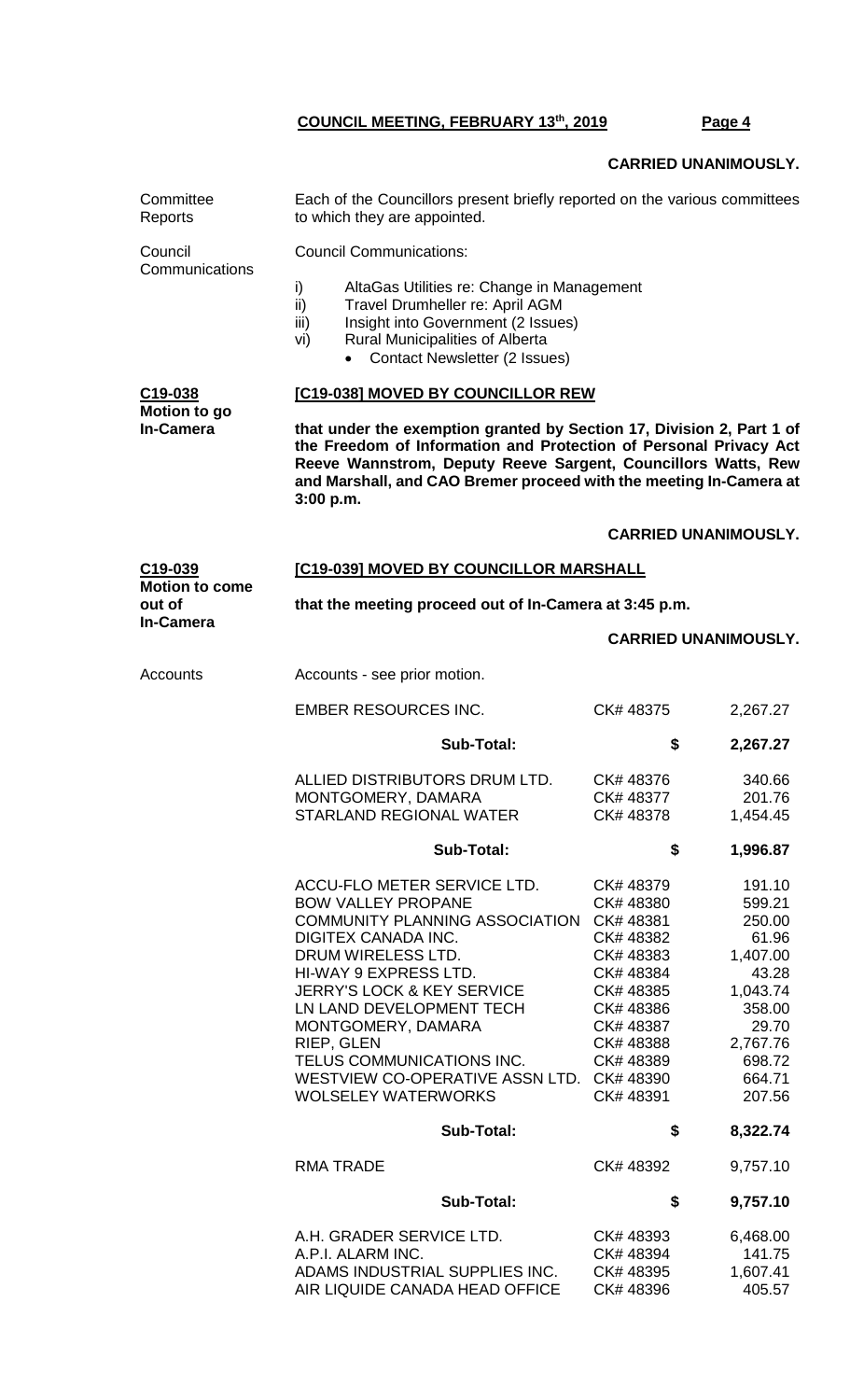| ATCO STRUCTURES & LOGISTICS LTD.<br><b>BIG SKY CALL CENTERS INC.</b><br><b>RECEIVER GENERAL</b><br><b>CANALTA JURASSIC HOTEL</b><br><b>CINTAS CANADA LIMITED</b><br><b>DELIA PENGUINS HOCKEY</b><br><b>DELIA SKATING CLUB</b><br><b>DIGITEX CANADA INC.</b><br>DIRECTDIAL.COM<br>DRUMHELLER SOLID WASTE<br>DRUMHELLER CHRYSLER LTD.<br><b>FLAMAN, HEATHER</b><br>FOURLANE FORD SALES LTD.<br>NEW WEST FREIGHTLINER INC-RD<br><b>GOVERNMENT FINANCE OFFICERS</b><br>HENRY KROEGER REGIONAL WATER<br>HI-WAY 9 EXPRESS LTD.<br><b>KNEEHILL COUNTY</b><br>LN LAND DEVELOPMENT TECH<br>LAPP<br>LONE WORKER SAFETY SOLUTIONS<br><b>LOOMIS EXPRESS</b><br><b>MARIGOLD LIBRARY SYSTEM</b><br>MARSHALL, MURRAY<br><b>MORRIN FOODS</b><br><b>NAPA AUTO PARTS DRUMHELLER</b><br>PIONEER RESEARCH CORPORATION<br>PIZZA 249<br><b>PRONGHORN CONTROLS</b><br>PUROLATOR INC.<br>RECEIVER GENERAL OF CANADA<br>RED DEER RIVER MUNICIPAL USERS<br>REW, JOHN<br><b>RMA FUEL</b><br>ROADATA SERVICES LTD.<br>ROWE, DIANA<br><b>SARGENT, ROBERT</b><br>STEWART, KIM<br>SUN LIFE ASSURANCE COMPANY<br>SUN LIFE ASSURANCE COMPANY<br>TELUS COMMUNICATIONS INC.<br>THE DRUMHELLER MAIL<br>THE PHONE EXPERTS COMM<br><b>TOWN OF DRUMHELLER</b><br>TRINUS TECHNOLOGIES INC.<br>TURRIS COMMUNICATIONS LTD.<br><b>VILLAGE OF DELIA</b><br><b>WANNSTROM, STEVE</b><br><b>WATER PURE &amp; SIMPLE</b><br><b>WATTS, JACKIE</b><br>WESTVIEW CO-OPERATIVE ASSN LTD.<br><b>WIL-CAN SAFETY LTD.</b><br>WILD ROSE ASSESSMENT SERVICE<br>1325856 ALBERTA LTD. | CK#48407<br>CK#48408<br>CK#48409<br>CK#48410<br>CK# 48411<br>CK#48412<br>CK#48413<br>CK# 48414<br>CK#48415<br>CK#48416<br>CK#48417<br>CK#48418<br>CK#48419<br>CK# 48420<br>CK# 48421<br>CK# 48422<br>CK#48423<br>CK# 48424<br>CK# 48425<br>CK#48426<br>CK# 48427<br>CK#48428<br>CK# 48429<br>CK# 48430<br>CK# 48431<br>CK# 48432<br>CK#48433<br>CK# 48434<br>CK# 48435<br>CK# 48436<br>CK#48437<br>CK# 48438<br>CK# 48439<br>CK# 48440<br>CK# 48441<br>CK# 48442<br>CK#48443<br>CK# 48444<br>CK# 48445<br>CK# 48446<br>CK# 48447<br>CK# 48448<br>CK# 48449<br>CK# 48450<br>CK# 48451<br>CK# 48452<br>CK# 48453<br>CK# 48454<br>CK# 48455<br>CK# 48456 | 477.60<br>112.57<br>744.81<br>183.75<br>6,447.05<br>182.89<br>187.66<br>5,572.00<br>24,001.40<br>224.18<br>343.55<br>21,693.00<br>300.56<br>359.42<br>112.43<br>4,277.89<br>472.50<br>509.07<br>54.50<br>51,415.91<br>516.50<br>3,901.27<br>25,584.90<br>267.75<br>376.60<br>130.02<br>120.00<br>19,232.43<br>155.93<br>200.84<br>516.03<br>3,305.40<br>1,593.57<br>5,378.73<br>270.22<br>250,178.00<br>5,084.08<br>45.00<br>3,798.43<br>312.07<br>1,722.00<br>9,135.00<br>66.55 |
|---------------------------------------------------------------------------------------------------------------------------------------------------------------------------------------------------------------------------------------------------------------------------------------------------------------------------------------------------------------------------------------------------------------------------------------------------------------------------------------------------------------------------------------------------------------------------------------------------------------------------------------------------------------------------------------------------------------------------------------------------------------------------------------------------------------------------------------------------------------------------------------------------------------------------------------------------------------------------------------------------------------------------------------------------------------------------------------------------------------------------------------------------------------------------------------------------------------------------------------------------------------------------------------------------------------------------------------------------------------------------------------------------------------------------------------------------------------------------------------------------------------------------|-------------------------------------------------------------------------------------------------------------------------------------------------------------------------------------------------------------------------------------------------------------------------------------------------------------------------------------------------------------------------------------------------------------------------------------------------------------------------------------------------------------------------------------------------------------------------------------------------------------------------------------------------------|----------------------------------------------------------------------------------------------------------------------------------------------------------------------------------------------------------------------------------------------------------------------------------------------------------------------------------------------------------------------------------------------------------------------------------------------------------------------------------|
|                                                                                                                                                                                                                                                                                                                                                                                                                                                                                                                                                                                                                                                                                                                                                                                                                                                                                                                                                                                                                                                                                                                                                                                                                                                                                                                                                                                                                                                                                                                           |                                                                                                                                                                                                                                                                                                                                                                                                                                                                                                                                                                                                                                                       |                                                                                                                                                                                                                                                                                                                                                                                                                                                                                  |
|                                                                                                                                                                                                                                                                                                                                                                                                                                                                                                                                                                                                                                                                                                                                                                                                                                                                                                                                                                                                                                                                                                                                                                                                                                                                                                                                                                                                                                                                                                                           |                                                                                                                                                                                                                                                                                                                                                                                                                                                                                                                                                                                                                                                       |                                                                                                                                                                                                                                                                                                                                                                                                                                                                                  |
|                                                                                                                                                                                                                                                                                                                                                                                                                                                                                                                                                                                                                                                                                                                                                                                                                                                                                                                                                                                                                                                                                                                                                                                                                                                                                                                                                                                                                                                                                                                           |                                                                                                                                                                                                                                                                                                                                                                                                                                                                                                                                                                                                                                                       |                                                                                                                                                                                                                                                                                                                                                                                                                                                                                  |
|                                                                                                                                                                                                                                                                                                                                                                                                                                                                                                                                                                                                                                                                                                                                                                                                                                                                                                                                                                                                                                                                                                                                                                                                                                                                                                                                                                                                                                                                                                                           |                                                                                                                                                                                                                                                                                                                                                                                                                                                                                                                                                                                                                                                       |                                                                                                                                                                                                                                                                                                                                                                                                                                                                                  |
|                                                                                                                                                                                                                                                                                                                                                                                                                                                                                                                                                                                                                                                                                                                                                                                                                                                                                                                                                                                                                                                                                                                                                                                                                                                                                                                                                                                                                                                                                                                           |                                                                                                                                                                                                                                                                                                                                                                                                                                                                                                                                                                                                                                                       |                                                                                                                                                                                                                                                                                                                                                                                                                                                                                  |
|                                                                                                                                                                                                                                                                                                                                                                                                                                                                                                                                                                                                                                                                                                                                                                                                                                                                                                                                                                                                                                                                                                                                                                                                                                                                                                                                                                                                                                                                                                                           |                                                                                                                                                                                                                                                                                                                                                                                                                                                                                                                                                                                                                                                       |                                                                                                                                                                                                                                                                                                                                                                                                                                                                                  |
|                                                                                                                                                                                                                                                                                                                                                                                                                                                                                                                                                                                                                                                                                                                                                                                                                                                                                                                                                                                                                                                                                                                                                                                                                                                                                                                                                                                                                                                                                                                           |                                                                                                                                                                                                                                                                                                                                                                                                                                                                                                                                                                                                                                                       |                                                                                                                                                                                                                                                                                                                                                                                                                                                                                  |
|                                                                                                                                                                                                                                                                                                                                                                                                                                                                                                                                                                                                                                                                                                                                                                                                                                                                                                                                                                                                                                                                                                                                                                                                                                                                                                                                                                                                                                                                                                                           |                                                                                                                                                                                                                                                                                                                                                                                                                                                                                                                                                                                                                                                       |                                                                                                                                                                                                                                                                                                                                                                                                                                                                                  |
|                                                                                                                                                                                                                                                                                                                                                                                                                                                                                                                                                                                                                                                                                                                                                                                                                                                                                                                                                                                                                                                                                                                                                                                                                                                                                                                                                                                                                                                                                                                           |                                                                                                                                                                                                                                                                                                                                                                                                                                                                                                                                                                                                                                                       |                                                                                                                                                                                                                                                                                                                                                                                                                                                                                  |
|                                                                                                                                                                                                                                                                                                                                                                                                                                                                                                                                                                                                                                                                                                                                                                                                                                                                                                                                                                                                                                                                                                                                                                                                                                                                                                                                                                                                                                                                                                                           |                                                                                                                                                                                                                                                                                                                                                                                                                                                                                                                                                                                                                                                       |                                                                                                                                                                                                                                                                                                                                                                                                                                                                                  |
|                                                                                                                                                                                                                                                                                                                                                                                                                                                                                                                                                                                                                                                                                                                                                                                                                                                                                                                                                                                                                                                                                                                                                                                                                                                                                                                                                                                                                                                                                                                           |                                                                                                                                                                                                                                                                                                                                                                                                                                                                                                                                                                                                                                                       |                                                                                                                                                                                                                                                                                                                                                                                                                                                                                  |
|                                                                                                                                                                                                                                                                                                                                                                                                                                                                                                                                                                                                                                                                                                                                                                                                                                                                                                                                                                                                                                                                                                                                                                                                                                                                                                                                                                                                                                                                                                                           |                                                                                                                                                                                                                                                                                                                                                                                                                                                                                                                                                                                                                                                       |                                                                                                                                                                                                                                                                                                                                                                                                                                                                                  |
|                                                                                                                                                                                                                                                                                                                                                                                                                                                                                                                                                                                                                                                                                                                                                                                                                                                                                                                                                                                                                                                                                                                                                                                                                                                                                                                                                                                                                                                                                                                           |                                                                                                                                                                                                                                                                                                                                                                                                                                                                                                                                                                                                                                                       |                                                                                                                                                                                                                                                                                                                                                                                                                                                                                  |
|                                                                                                                                                                                                                                                                                                                                                                                                                                                                                                                                                                                                                                                                                                                                                                                                                                                                                                                                                                                                                                                                                                                                                                                                                                                                                                                                                                                                                                                                                                                           |                                                                                                                                                                                                                                                                                                                                                                                                                                                                                                                                                                                                                                                       |                                                                                                                                                                                                                                                                                                                                                                                                                                                                                  |
|                                                                                                                                                                                                                                                                                                                                                                                                                                                                                                                                                                                                                                                                                                                                                                                                                                                                                                                                                                                                                                                                                                                                                                                                                                                                                                                                                                                                                                                                                                                           |                                                                                                                                                                                                                                                                                                                                                                                                                                                                                                                                                                                                                                                       |                                                                                                                                                                                                                                                                                                                                                                                                                                                                                  |
|                                                                                                                                                                                                                                                                                                                                                                                                                                                                                                                                                                                                                                                                                                                                                                                                                                                                                                                                                                                                                                                                                                                                                                                                                                                                                                                                                                                                                                                                                                                           |                                                                                                                                                                                                                                                                                                                                                                                                                                                                                                                                                                                                                                                       |                                                                                                                                                                                                                                                                                                                                                                                                                                                                                  |
|                                                                                                                                                                                                                                                                                                                                                                                                                                                                                                                                                                                                                                                                                                                                                                                                                                                                                                                                                                                                                                                                                                                                                                                                                                                                                                                                                                                                                                                                                                                           |                                                                                                                                                                                                                                                                                                                                                                                                                                                                                                                                                                                                                                                       |                                                                                                                                                                                                                                                                                                                                                                                                                                                                                  |
|                                                                                                                                                                                                                                                                                                                                                                                                                                                                                                                                                                                                                                                                                                                                                                                                                                                                                                                                                                                                                                                                                                                                                                                                                                                                                                                                                                                                                                                                                                                           |                                                                                                                                                                                                                                                                                                                                                                                                                                                                                                                                                                                                                                                       |                                                                                                                                                                                                                                                                                                                                                                                                                                                                                  |
|                                                                                                                                                                                                                                                                                                                                                                                                                                                                                                                                                                                                                                                                                                                                                                                                                                                                                                                                                                                                                                                                                                                                                                                                                                                                                                                                                                                                                                                                                                                           |                                                                                                                                                                                                                                                                                                                                                                                                                                                                                                                                                                                                                                                       |                                                                                                                                                                                                                                                                                                                                                                                                                                                                                  |
|                                                                                                                                                                                                                                                                                                                                                                                                                                                                                                                                                                                                                                                                                                                                                                                                                                                                                                                                                                                                                                                                                                                                                                                                                                                                                                                                                                                                                                                                                                                           |                                                                                                                                                                                                                                                                                                                                                                                                                                                                                                                                                                                                                                                       |                                                                                                                                                                                                                                                                                                                                                                                                                                                                                  |
|                                                                                                                                                                                                                                                                                                                                                                                                                                                                                                                                                                                                                                                                                                                                                                                                                                                                                                                                                                                                                                                                                                                                                                                                                                                                                                                                                                                                                                                                                                                           |                                                                                                                                                                                                                                                                                                                                                                                                                                                                                                                                                                                                                                                       |                                                                                                                                                                                                                                                                                                                                                                                                                                                                                  |
|                                                                                                                                                                                                                                                                                                                                                                                                                                                                                                                                                                                                                                                                                                                                                                                                                                                                                                                                                                                                                                                                                                                                                                                                                                                                                                                                                                                                                                                                                                                           |                                                                                                                                                                                                                                                                                                                                                                                                                                                                                                                                                                                                                                                       |                                                                                                                                                                                                                                                                                                                                                                                                                                                                                  |
|                                                                                                                                                                                                                                                                                                                                                                                                                                                                                                                                                                                                                                                                                                                                                                                                                                                                                                                                                                                                                                                                                                                                                                                                                                                                                                                                                                                                                                                                                                                           |                                                                                                                                                                                                                                                                                                                                                                                                                                                                                                                                                                                                                                                       |                                                                                                                                                                                                                                                                                                                                                                                                                                                                                  |
|                                                                                                                                                                                                                                                                                                                                                                                                                                                                                                                                                                                                                                                                                                                                                                                                                                                                                                                                                                                                                                                                                                                                                                                                                                                                                                                                                                                                                                                                                                                           |                                                                                                                                                                                                                                                                                                                                                                                                                                                                                                                                                                                                                                                       |                                                                                                                                                                                                                                                                                                                                                                                                                                                                                  |
|                                                                                                                                                                                                                                                                                                                                                                                                                                                                                                                                                                                                                                                                                                                                                                                                                                                                                                                                                                                                                                                                                                                                                                                                                                                                                                                                                                                                                                                                                                                           |                                                                                                                                                                                                                                                                                                                                                                                                                                                                                                                                                                                                                                                       |                                                                                                                                                                                                                                                                                                                                                                                                                                                                                  |
|                                                                                                                                                                                                                                                                                                                                                                                                                                                                                                                                                                                                                                                                                                                                                                                                                                                                                                                                                                                                                                                                                                                                                                                                                                                                                                                                                                                                                                                                                                                           |                                                                                                                                                                                                                                                                                                                                                                                                                                                                                                                                                                                                                                                       |                                                                                                                                                                                                                                                                                                                                                                                                                                                                                  |
|                                                                                                                                                                                                                                                                                                                                                                                                                                                                                                                                                                                                                                                                                                                                                                                                                                                                                                                                                                                                                                                                                                                                                                                                                                                                                                                                                                                                                                                                                                                           |                                                                                                                                                                                                                                                                                                                                                                                                                                                                                                                                                                                                                                                       |                                                                                                                                                                                                                                                                                                                                                                                                                                                                                  |
|                                                                                                                                                                                                                                                                                                                                                                                                                                                                                                                                                                                                                                                                                                                                                                                                                                                                                                                                                                                                                                                                                                                                                                                                                                                                                                                                                                                                                                                                                                                           |                                                                                                                                                                                                                                                                                                                                                                                                                                                                                                                                                                                                                                                       |                                                                                                                                                                                                                                                                                                                                                                                                                                                                                  |
|                                                                                                                                                                                                                                                                                                                                                                                                                                                                                                                                                                                                                                                                                                                                                                                                                                                                                                                                                                                                                                                                                                                                                                                                                                                                                                                                                                                                                                                                                                                           |                                                                                                                                                                                                                                                                                                                                                                                                                                                                                                                                                                                                                                                       |                                                                                                                                                                                                                                                                                                                                                                                                                                                                                  |
|                                                                                                                                                                                                                                                                                                                                                                                                                                                                                                                                                                                                                                                                                                                                                                                                                                                                                                                                                                                                                                                                                                                                                                                                                                                                                                                                                                                                                                                                                                                           |                                                                                                                                                                                                                                                                                                                                                                                                                                                                                                                                                                                                                                                       |                                                                                                                                                                                                                                                                                                                                                                                                                                                                                  |
|                                                                                                                                                                                                                                                                                                                                                                                                                                                                                                                                                                                                                                                                                                                                                                                                                                                                                                                                                                                                                                                                                                                                                                                                                                                                                                                                                                                                                                                                                                                           |                                                                                                                                                                                                                                                                                                                                                                                                                                                                                                                                                                                                                                                       |                                                                                                                                                                                                                                                                                                                                                                                                                                                                                  |
|                                                                                                                                                                                                                                                                                                                                                                                                                                                                                                                                                                                                                                                                                                                                                                                                                                                                                                                                                                                                                                                                                                                                                                                                                                                                                                                                                                                                                                                                                                                           |                                                                                                                                                                                                                                                                                                                                                                                                                                                                                                                                                                                                                                                       |                                                                                                                                                                                                                                                                                                                                                                                                                                                                                  |
|                                                                                                                                                                                                                                                                                                                                                                                                                                                                                                                                                                                                                                                                                                                                                                                                                                                                                                                                                                                                                                                                                                                                                                                                                                                                                                                                                                                                                                                                                                                           |                                                                                                                                                                                                                                                                                                                                                                                                                                                                                                                                                                                                                                                       |                                                                                                                                                                                                                                                                                                                                                                                                                                                                                  |
|                                                                                                                                                                                                                                                                                                                                                                                                                                                                                                                                                                                                                                                                                                                                                                                                                                                                                                                                                                                                                                                                                                                                                                                                                                                                                                                                                                                                                                                                                                                           |                                                                                                                                                                                                                                                                                                                                                                                                                                                                                                                                                                                                                                                       |                                                                                                                                                                                                                                                                                                                                                                                                                                                                                  |
|                                                                                                                                                                                                                                                                                                                                                                                                                                                                                                                                                                                                                                                                                                                                                                                                                                                                                                                                                                                                                                                                                                                                                                                                                                                                                                                                                                                                                                                                                                                           |                                                                                                                                                                                                                                                                                                                                                                                                                                                                                                                                                                                                                                                       |                                                                                                                                                                                                                                                                                                                                                                                                                                                                                  |
|                                                                                                                                                                                                                                                                                                                                                                                                                                                                                                                                                                                                                                                                                                                                                                                                                                                                                                                                                                                                                                                                                                                                                                                                                                                                                                                                                                                                                                                                                                                           |                                                                                                                                                                                                                                                                                                                                                                                                                                                                                                                                                                                                                                                       |                                                                                                                                                                                                                                                                                                                                                                                                                                                                                  |
|                                                                                                                                                                                                                                                                                                                                                                                                                                                                                                                                                                                                                                                                                                                                                                                                                                                                                                                                                                                                                                                                                                                                                                                                                                                                                                                                                                                                                                                                                                                           |                                                                                                                                                                                                                                                                                                                                                                                                                                                                                                                                                                                                                                                       |                                                                                                                                                                                                                                                                                                                                                                                                                                                                                  |
|                                                                                                                                                                                                                                                                                                                                                                                                                                                                                                                                                                                                                                                                                                                                                                                                                                                                                                                                                                                                                                                                                                                                                                                                                                                                                                                                                                                                                                                                                                                           |                                                                                                                                                                                                                                                                                                                                                                                                                                                                                                                                                                                                                                                       |                                                                                                                                                                                                                                                                                                                                                                                                                                                                                  |
|                                                                                                                                                                                                                                                                                                                                                                                                                                                                                                                                                                                                                                                                                                                                                                                                                                                                                                                                                                                                                                                                                                                                                                                                                                                                                                                                                                                                                                                                                                                           |                                                                                                                                                                                                                                                                                                                                                                                                                                                                                                                                                                                                                                                       |                                                                                                                                                                                                                                                                                                                                                                                                                                                                                  |
|                                                                                                                                                                                                                                                                                                                                                                                                                                                                                                                                                                                                                                                                                                                                                                                                                                                                                                                                                                                                                                                                                                                                                                                                                                                                                                                                                                                                                                                                                                                           |                                                                                                                                                                                                                                                                                                                                                                                                                                                                                                                                                                                                                                                       |                                                                                                                                                                                                                                                                                                                                                                                                                                                                                  |
|                                                                                                                                                                                                                                                                                                                                                                                                                                                                                                                                                                                                                                                                                                                                                                                                                                                                                                                                                                                                                                                                                                                                                                                                                                                                                                                                                                                                                                                                                                                           |                                                                                                                                                                                                                                                                                                                                                                                                                                                                                                                                                                                                                                                       |                                                                                                                                                                                                                                                                                                                                                                                                                                                                                  |
|                                                                                                                                                                                                                                                                                                                                                                                                                                                                                                                                                                                                                                                                                                                                                                                                                                                                                                                                                                                                                                                                                                                                                                                                                                                                                                                                                                                                                                                                                                                           |                                                                                                                                                                                                                                                                                                                                                                                                                                                                                                                                                                                                                                                       |                                                                                                                                                                                                                                                                                                                                                                                                                                                                                  |
|                                                                                                                                                                                                                                                                                                                                                                                                                                                                                                                                                                                                                                                                                                                                                                                                                                                                                                                                                                                                                                                                                                                                                                                                                                                                                                                                                                                                                                                                                                                           |                                                                                                                                                                                                                                                                                                                                                                                                                                                                                                                                                                                                                                                       |                                                                                                                                                                                                                                                                                                                                                                                                                                                                                  |
|                                                                                                                                                                                                                                                                                                                                                                                                                                                                                                                                                                                                                                                                                                                                                                                                                                                                                                                                                                                                                                                                                                                                                                                                                                                                                                                                                                                                                                                                                                                           |                                                                                                                                                                                                                                                                                                                                                                                                                                                                                                                                                                                                                                                       |                                                                                                                                                                                                                                                                                                                                                                                                                                                                                  |
|                                                                                                                                                                                                                                                                                                                                                                                                                                                                                                                                                                                                                                                                                                                                                                                                                                                                                                                                                                                                                                                                                                                                                                                                                                                                                                                                                                                                                                                                                                                           |                                                                                                                                                                                                                                                                                                                                                                                                                                                                                                                                                                                                                                                       |                                                                                                                                                                                                                                                                                                                                                                                                                                                                                  |
|                                                                                                                                                                                                                                                                                                                                                                                                                                                                                                                                                                                                                                                                                                                                                                                                                                                                                                                                                                                                                                                                                                                                                                                                                                                                                                                                                                                                                                                                                                                           |                                                                                                                                                                                                                                                                                                                                                                                                                                                                                                                                                                                                                                                       | 676.58                                                                                                                                                                                                                                                                                                                                                                                                                                                                           |
|                                                                                                                                                                                                                                                                                                                                                                                                                                                                                                                                                                                                                                                                                                                                                                                                                                                                                                                                                                                                                                                                                                                                                                                                                                                                                                                                                                                                                                                                                                                           |                                                                                                                                                                                                                                                                                                                                                                                                                                                                                                                                                                                                                                                       | 96.88                                                                                                                                                                                                                                                                                                                                                                                                                                                                            |
|                                                                                                                                                                                                                                                                                                                                                                                                                                                                                                                                                                                                                                                                                                                                                                                                                                                                                                                                                                                                                                                                                                                                                                                                                                                                                                                                                                                                                                                                                                                           |                                                                                                                                                                                                                                                                                                                                                                                                                                                                                                                                                                                                                                                       | 329.70                                                                                                                                                                                                                                                                                                                                                                                                                                                                           |
|                                                                                                                                                                                                                                                                                                                                                                                                                                                                                                                                                                                                                                                                                                                                                                                                                                                                                                                                                                                                                                                                                                                                                                                                                                                                                                                                                                                                                                                                                                                           |                                                                                                                                                                                                                                                                                                                                                                                                                                                                                                                                                                                                                                                       | 202.63                                                                                                                                                                                                                                                                                                                                                                                                                                                                           |
|                                                                                                                                                                                                                                                                                                                                                                                                                                                                                                                                                                                                                                                                                                                                                                                                                                                                                                                                                                                                                                                                                                                                                                                                                                                                                                                                                                                                                                                                                                                           |                                                                                                                                                                                                                                                                                                                                                                                                                                                                                                                                                                                                                                                       | 2,000.00                                                                                                                                                                                                                                                                                                                                                                                                                                                                         |
|                                                                                                                                                                                                                                                                                                                                                                                                                                                                                                                                                                                                                                                                                                                                                                                                                                                                                                                                                                                                                                                                                                                                                                                                                                                                                                                                                                                                                                                                                                                           |                                                                                                                                                                                                                                                                                                                                                                                                                                                                                                                                                                                                                                                       | 650.00                                                                                                                                                                                                                                                                                                                                                                                                                                                                           |
|                                                                                                                                                                                                                                                                                                                                                                                                                                                                                                                                                                                                                                                                                                                                                                                                                                                                                                                                                                                                                                                                                                                                                                                                                                                                                                                                                                                                                                                                                                                           |                                                                                                                                                                                                                                                                                                                                                                                                                                                                                                                                                                                                                                                       | 826.40                                                                                                                                                                                                                                                                                                                                                                                                                                                                           |
|                                                                                                                                                                                                                                                                                                                                                                                                                                                                                                                                                                                                                                                                                                                                                                                                                                                                                                                                                                                                                                                                                                                                                                                                                                                                                                                                                                                                                                                                                                                           | CK#48406                                                                                                                                                                                                                                                                                                                                                                                                                                                                                                                                                                                                                                              | 315.00                                                                                                                                                                                                                                                                                                                                                                                                                                                                           |
|                                                                                                                                                                                                                                                                                                                                                                                                                                                                                                                                                                                                                                                                                                                                                                                                                                                                                                                                                                                                                                                                                                                                                                                                                                                                                                                                                                                                                                                                                                                           | CK#48405                                                                                                                                                                                                                                                                                                                                                                                                                                                                                                                                                                                                                                              | 150.00                                                                                                                                                                                                                                                                                                                                                                                                                                                                           |
|                                                                                                                                                                                                                                                                                                                                                                                                                                                                                                                                                                                                                                                                                                                                                                                                                                                                                                                                                                                                                                                                                                                                                                                                                                                                                                                                                                                                                                                                                                                           | CK#48404                                                                                                                                                                                                                                                                                                                                                                                                                                                                                                                                                                                                                                              | 623.97                                                                                                                                                                                                                                                                                                                                                                                                                                                                           |
|                                                                                                                                                                                                                                                                                                                                                                                                                                                                                                                                                                                                                                                                                                                                                                                                                                                                                                                                                                                                                                                                                                                                                                                                                                                                                                                                                                                                                                                                                                                           | CK#48403                                                                                                                                                                                                                                                                                                                                                                                                                                                                                                                                                                                                                                              | 9,870.00                                                                                                                                                                                                                                                                                                                                                                                                                                                                         |
| ATCO ELECTRIC LTD.                                                                                                                                                                                                                                                                                                                                                                                                                                                                                                                                                                                                                                                                                                                                                                                                                                                                                                                                                                                                                                                                                                                                                                                                                                                                                                                                                                                                                                                                                                        | CK# 48402                                                                                                                                                                                                                                                                                                                                                                                                                                                                                                                                                                                                                                             | 102,969.30                                                                                                                                                                                                                                                                                                                                                                                                                                                                       |
| ATB FINANCIAL MASTERCARD                                                                                                                                                                                                                                                                                                                                                                                                                                                                                                                                                                                                                                                                                                                                                                                                                                                                                                                                                                                                                                                                                                                                                                                                                                                                                                                                                                                                                                                                                                  | CK#48401                                                                                                                                                                                                                                                                                                                                                                                                                                                                                                                                                                                                                                              |                                                                                                                                                                                                                                                                                                                                                                                                                                                                                  |
| ALLIED DISTRIBUTORS DRUM LTD.                                                                                                                                                                                                                                                                                                                                                                                                                                                                                                                                                                                                                                                                                                                                                                                                                                                                                                                                                                                                                                                                                                                                                                                                                                                                                                                                                                                                                                                                                             | CK#48400                                                                                                                                                                                                                                                                                                                                                                                                                                                                                                                                                                                                                                              | 6,533.45                                                                                                                                                                                                                                                                                                                                                                                                                                                                         |
| ALBERTA ONE-CALL CORPORATION                                                                                                                                                                                                                                                                                                                                                                                                                                                                                                                                                                                                                                                                                                                                                                                                                                                                                                                                                                                                                                                                                                                                                                                                                                                                                                                                                                                                                                                                                              | CK# 48399                                                                                                                                                                                                                                                                                                                                                                                                                                                                                                                                                                                                                                             | 1,525.44                                                                                                                                                                                                                                                                                                                                                                                                                                                                         |
| ALBERTA GOVERNMENT SERVICES                                                                                                                                                                                                                                                                                                                                                                                                                                                                                                                                                                                                                                                                                                                                                                                                                                                                                                                                                                                                                                                                                                                                                                                                                                                                                                                                                                                                                                                                                               | CK#48398                                                                                                                                                                                                                                                                                                                                                                                                                                                                                                                                                                                                                                              | 12.60                                                                                                                                                                                                                                                                                                                                                                                                                                                                            |
| ALBERTA FIRE CHIEF ASSOCIATION                                                                                                                                                                                                                                                                                                                                                                                                                                                                                                                                                                                                                                                                                                                                                                                                                                                                                                                                                                                                                                                                                                                                                                                                                                                                                                                                                                                                                                                                                            | CK# 48397                                                                                                                                                                                                                                                                                                                                                                                                                                                                                                                                                                                                                                             | 853.00<br>16.00                                                                                                                                                                                                                                                                                                                                                                                                                                                                  |

| BIG SKY CALL CENTERS INC. | CK# 48457 | 360.18 |
|---------------------------|-----------|--------|
| <b>COLES, SHARON J</b>    | CK# 48458 | 491.05 |